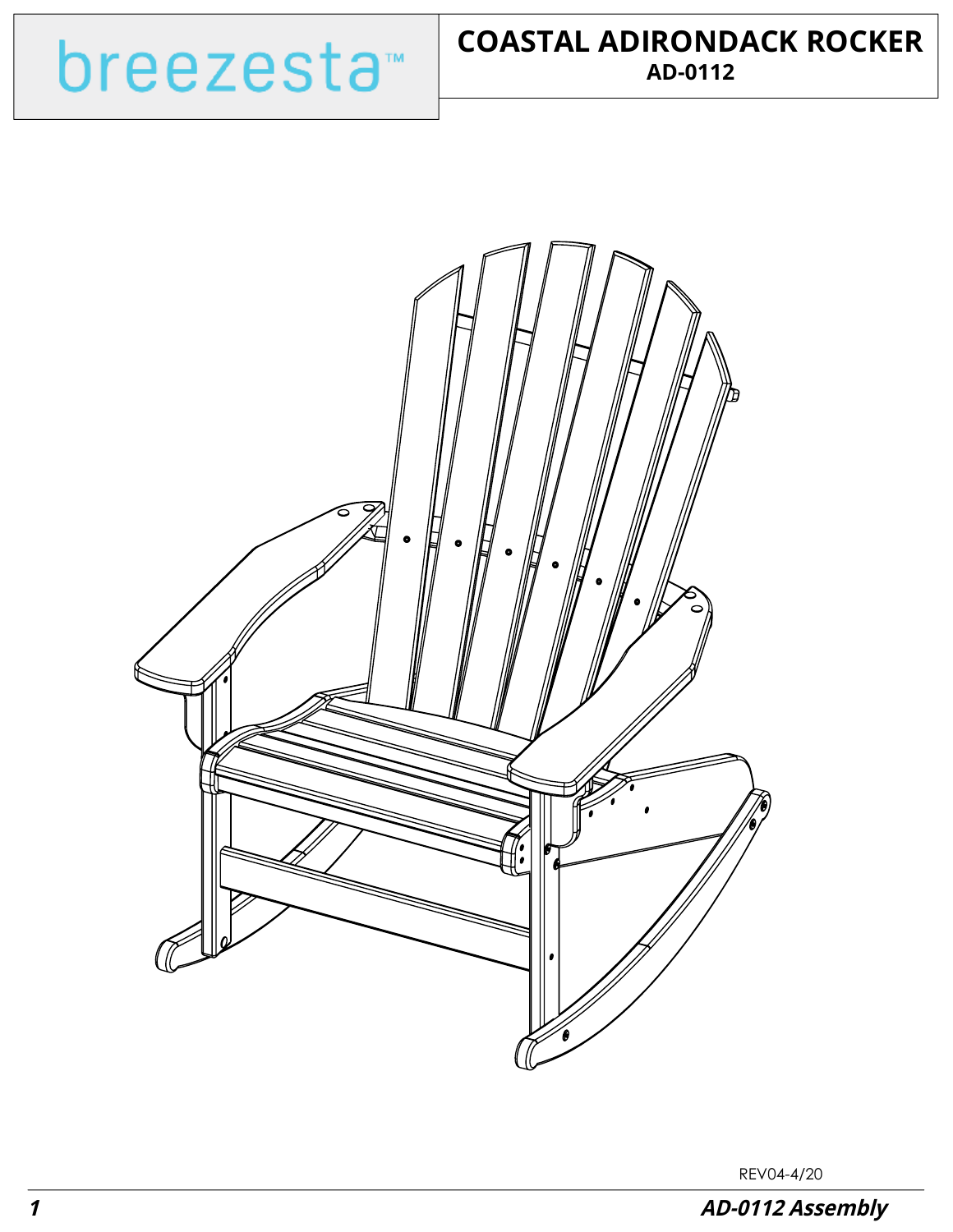

| <b>PARTS</b> |                            |                 |  |  |
|--------------|----------------------------|-----------------|--|--|
| <b>PART</b>  | <b>DESCRIPTION</b>         | <b>PART NO.</b> |  |  |
|              | LEFT FRONT LEG ASSEMBLY    | SA-00223        |  |  |
| B            | RIGHT FRONT LEG ASSEMBLY   | SA-00224        |  |  |
|              | <b>UNDER ARM SUPPORT</b>   | PRT-00124       |  |  |
| D            | <b>LEFT ARM ASSEMBLY</b>   | SA-00046        |  |  |
| E            | RIGHT ARM ASSEMBLY         | SA-00047        |  |  |
|              | <b>ADIRONDACK SPREADER</b> | SS-22.187       |  |  |
| G            | <b>BASE ASSEMBLY</b>       | SA-00050        |  |  |
| Н            | <b>BACK ASSEMBLY</b>       | SA-00048        |  |  |
|              | ROCKER LEG                 | PRT-00779       |  |  |



| <b>HARDWARE</b> |                               |                 |    |  |
|-----------------|-------------------------------|-----------------|----|--|
| <b>PART</b>     | <b>DESCRIPTION</b>            | <b>PART NO.</b> |    |  |
| a               | #8 X 1-1/2" TORX SCREW        | H-0000-S815     |    |  |
| b               | #8 X 2" TORX SCREW            | H-0000-S82      | 6  |  |
| C               | 5/16" X 1-1/2" CHAIR BOLT     | H-0000-CB51615  | 14 |  |
|                 | <b>DOUBLE SCREW</b>           | H-0000-DS       |    |  |
| e               | <b>T20 &amp; T25 TORX BIT</b> | H-0000-CTD      |    |  |

## **Suggested Tools: Drill, Plastic Mallet**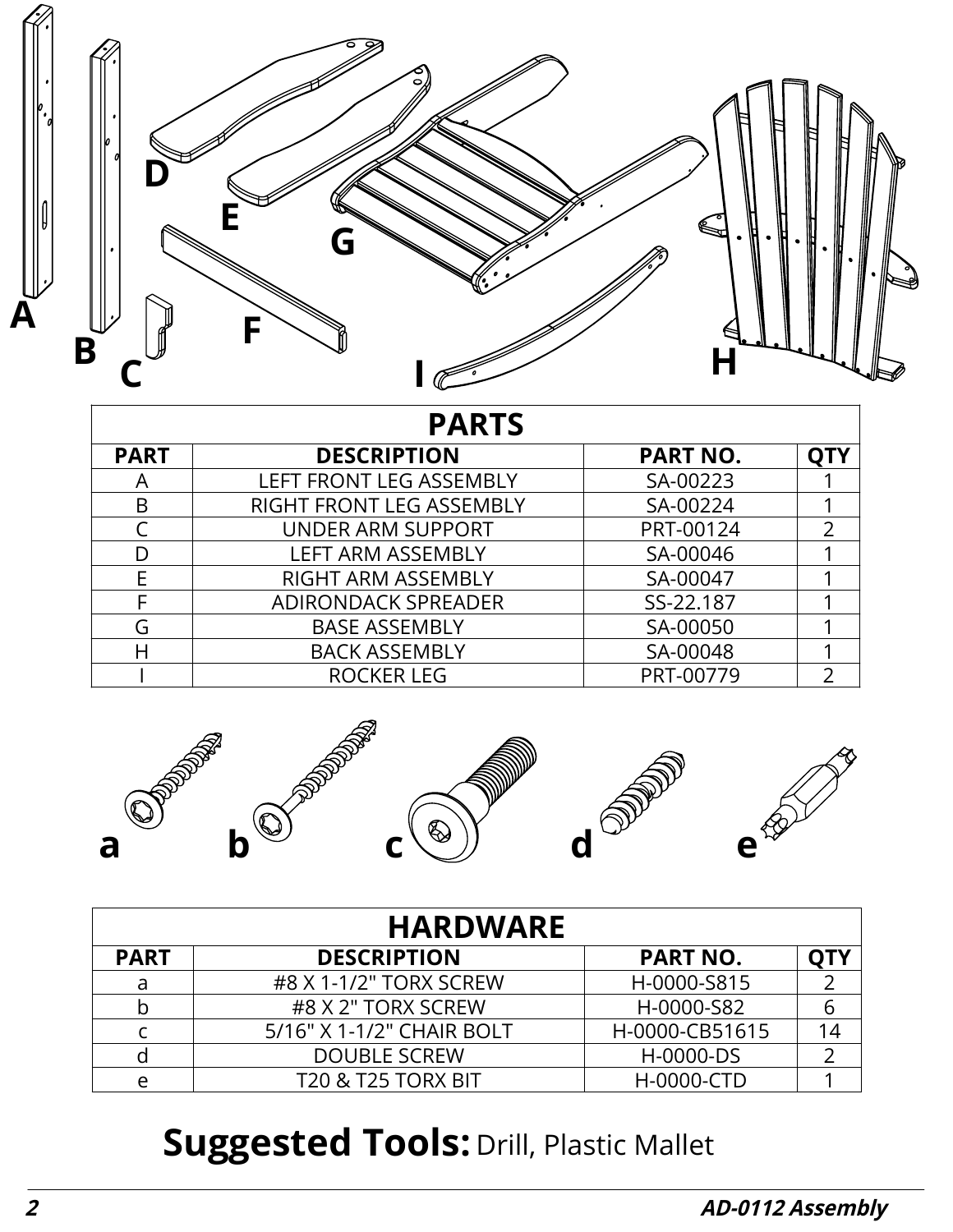## **Please read entire instructions before beginning**



**1.** Attach Part A to Part D by inserting Hardware d into the pre-drilled holes and rotating Part A clockwise, stopping when the assembly is tight



**2.** Place Part C into the precut slot and attach it using Hardware b

**3.** Repeat Steps 1-2 for Parts B, C, & E



**4.** Attach Part F to the previous assemblies using Hardware a



**5.** Place Part G between the previous assemblies & attach it using Hardware c